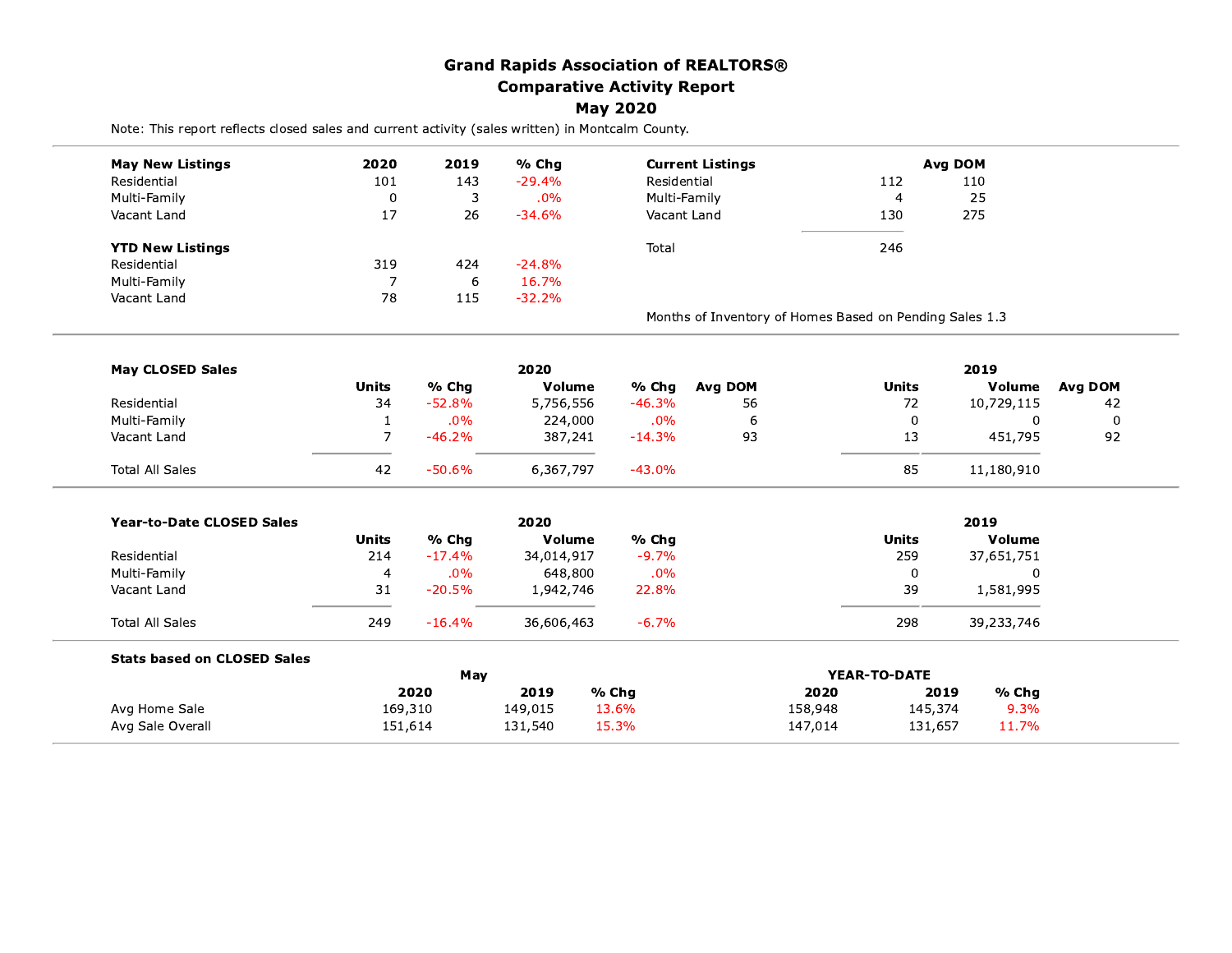| <b>May Pending Sales</b>            |                |         | 2020            |                |                    |                 |                 | 2019           |             |
|-------------------------------------|----------------|---------|-----------------|----------------|--------------------|-----------------|-----------------|----------------|-------------|
|                                     | <b>Units</b>   | % Chg   | Volume          | % Chg          | Avg DOM            |                 | <b>Units</b>    | Volume         | Avg DOM     |
| Residential                         | 88             | 1.1%    | 15,426,890      | 20.3%          | 47                 |                 | 87              | 12,826,548     | 32          |
| Multi-Family                        | $\mathbf 0$    | .0%     |                 | $\overline{0}$ | .0%<br>$\mathbf 0$ |                 | 0               | $\mathbf{0}$   | $\mathbf 0$ |
| Vacant Land                         | 14             | 100.0%  | 1,111,241       | 133.4%         | 110                |                 | $\overline{7}$  | 476,200        | 79          |
| <b>Total All Sales</b>              | 102            | 8.5%    | 16,538,131      | 24.3%          |                    |                 | 94              | 13,302,748     |             |
| <b>Year-to-Date PENDING Sales</b>   |                |         | 2020            |                |                    |                 |                 | 2019           |             |
|                                     | <b>Units</b>   | % Chg   | Volume          | % Chg          |                    |                 | <b>Units</b>    | Volume         |             |
| Residential                         | 287            | $-8.6%$ | 48,585,550      | 1.0%           |                    |                 | 314             | 48,120,519     |             |
| Multi-Family                        | $\overline{4}$ | .0%     | 643,700         |                | $.0\%$             |                 | $\mathbf 0$     | $\mathbf{0}$   |             |
| Vacant Land                         | 38             | 5.6%    | 2,991,441       | 44.8%          |                    |                 | 36              | 2,065,795      |             |
| <b>Total All Sales</b>              | 329            | $-6.0%$ | 52,220,691      |                | 4.1%               |                 | 350             | 50,186,314     |             |
| <b>Stats based on PENDING Sales</b> |                |         |                 |                |                    |                 |                 |                |             |
|                                     |                | May     |                 |                |                    |                 | YEAR-TO-DATE    |                |             |
| Avg Home Sale                       | 175,306        | 2020    | 2019<br>147,432 | % Chg<br>18.9% |                    | 2020<br>169,288 | 2019<br>153,250 | % Chg<br>10.5% |             |
| Avg Sale Overall                    | 162,139        |         | 141,519         | 14.6%          |                    | 158,726         | 143,389         | 10.7%          |             |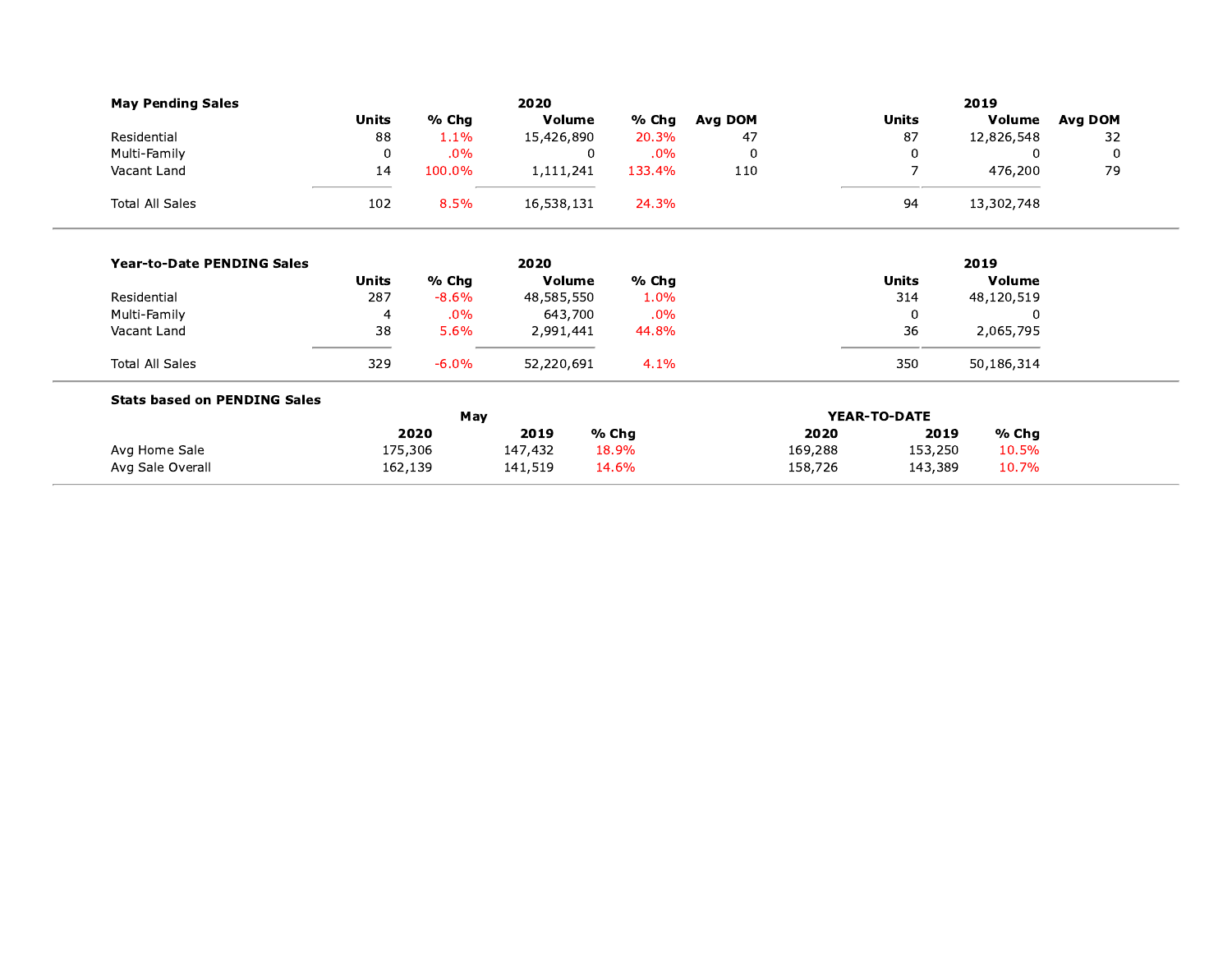## 2020 Sales of Residential Single Family Homes by Price Class

|                    |               | May           |         |               |               | <b>YTD</b>    |         |               |
|--------------------|---------------|---------------|---------|---------------|---------------|---------------|---------|---------------|
|                    | <b>Closed</b> | $\frac{0}{0}$ | Pending | $\frac{0}{0}$ | <b>Closed</b> | $\frac{0}{0}$ | Pending | $\frac{0}{0}$ |
| Under to 19,999    | 0             | .0            |         | .0            |               | .5            |         | $\cdot$ 3     |
| 20,000 to 29,999   |               | 2.9           | 0       | .0            | 2             | و.            | 4       | 1.4           |
| 30,000 to 39,999   | 0             | .0            |         | .0            | 4             | 1.9           | 4       | 1.4           |
| 40,000 to 49,999   | 0             | .0            | 0       | .0            | 3             | 1.4           | 3       | 1.0           |
| 50,000 to 59,999   | 0             | .0            | 0       | .0            |               | و.            | 1       | $\cdot$ 3     |
| 60,000 to 69,999   |               | 2.9           | 2       | 2.3           | 3             | 1.4           | 3       | 1.0           |
| 70,000 to 79,999   |               | 2.9           | 2       | 2.3           | 5             | 2.3           | 7       | 2.4           |
| 80,000 to 89,999   |               | 5.9           | 2       | 2.3           | 9             | 4.2           |         | 2.4           |
| 90,000 to 99,999   | 0             | .0            | 4       | 4.5           | 11            | 5.1           | 13      | 4.5           |
| 100,000 to 119,999 |               | 2.9           | 12      | 13.6          | 24            | 11.2          | 25      | 8.7           |
| 120,000 to 139,999 | 7             | 20.6          | 13      | 14.8          | 42            | 19.6          | 59      | 20.6          |
| 140,000 to 159,999 | 4             | 11.8          | 15      | 17.0          | 25            | 11.7          | 39      | 13.6          |
| 160,000 to 179,999 | 4             | 11.8          | 4       | 4.5           | 22            | 10.3          | 22      | 7.7           |
| 180,000 to 199,999 | 3             | 8.8           | 9       | 10.2          | 14            | 6.5           | 29      | 10.1          |
| 200,000 to 249,999 | 6             | 17.6          | 16      | 18.2          | 27            | 12.6          | 37      | 12.9          |
| 250,000 to 299,999 | 3             | 8.8           | 3       | 3.4           |               | 3.3           | 10      | 3.5           |
| 300,000 to 399,999 |               | 2.9           | 4       | 4.5           | 9             | 4.2           | 16      | 5.6           |
| 400,000 to 499,999 | 0             | .0            |         | 1.1           | 2             | .9            | 4       | 1.4           |
| 500,000 to 599,999 | 0             | .0            | 0       | .0            | 2             | .9            | 2       | .7            |
| 600,000 to 699,999 | 0             | $\cdot$       |         | 1.1           | 0             | .0            |         | .3            |
| 700,000 to 799,999 | 0             | .0            | 0       | .0            | 0             | .0            | 0       | .0            |
| 800,000 to 899,999 | 0             | .0            | 0       | .0            | 0             | .0            | 0       | .0            |
| 900,000 to 999,999 | 0             | $\cdot$ 0     | 0       | .0            | 0             | .0            | 0       | .0            |
| 1,000,000 or over  | 0             | .0            | 0       | 0.            | 0             | .0            | 0       | .0            |